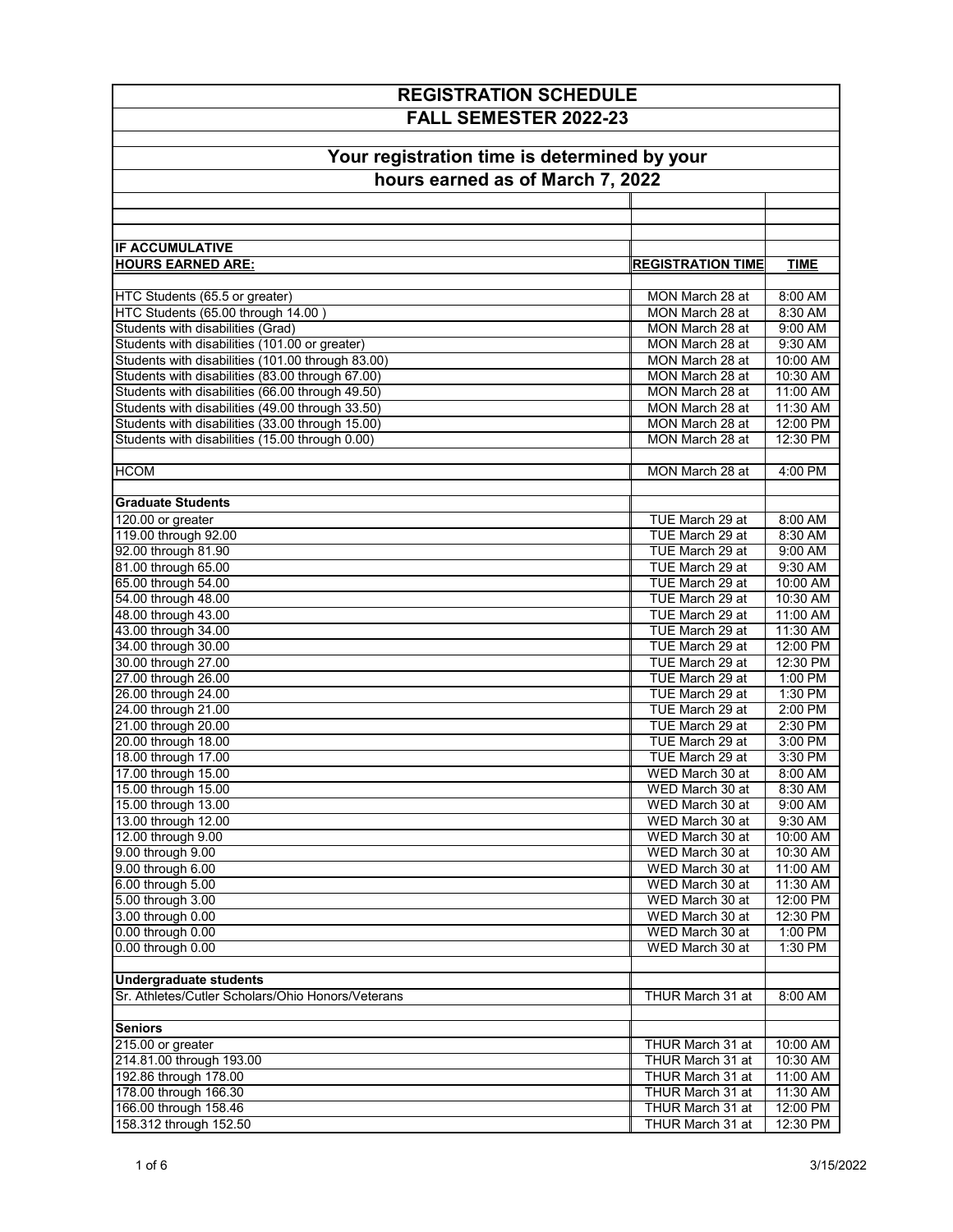| <b>HOURS EARNED ARE:</b>                                         | <b>REGISTRATION TIME</b> | <b>TIME</b> |
|------------------------------------------------------------------|--------------------------|-------------|
| 152.46 through 146.50                                            | THUR March 31 at         | 1:00 PM     |
| 146.50 through 141.00                                            | THUR March 31 at         | 1:30 PM     |
| 141.00 through 137.50                                            | THUR March 31 at         | 2:00 PM     |
| 137.50 through 134.00                                            | THUR March 31 at         | 2:30 PM     |
| 134.00 through 131.00                                            | THUR March 31 at         | 3:00 PM     |
| 131.00 through 127.00                                            | THUR March 31 at         | 3:30 PM     |
| 127.00 through 125.00                                            | THUR March 31 at         | 4:00 PM     |
| 124.64 through 122.00                                            | THUR March 31 at         | 4:30 PM     |
| 122.00 through 120.50                                            | FRI April 1 at           | 8:00 AM     |
| 120.50 through 119.00                                            | FRI April 1 at           | 8:30 AM     |
| 119.00 through 117.00                                            | FRI April 1 at           | 9:00 AM     |
| 117.00 through 115.00                                            | FRI April 1 at           | 9:30 AM     |
| 115.00 through 113.333                                           | FRI April 1 at           | 10:00 AM    |
| 113.200 through 112.00                                           | FRI April 1 at           | 10:30 AM    |
| 112.00 through 110.00                                            | FRI April 1 at           | 11:00 AM    |
| 110.00 though 108.666                                            | FRI April 1 at           | 11:30 AM    |
| 108.640 through 107.00                                           | FRI April 1 at           | 12:00 PM    |
| 107.00 through 106.00                                            | FRI April 1 at           | 12:30 PM    |
| 106.00 through 104.00                                            | FRI April 1 at           | 1:00 PM     |
| 104.00 through 103.00                                            | FRI April 1 at           | 1:30 PM     |
| 103.00 through 102.00                                            | FRI April 1 at           | 2:00 PM     |
| 102.00 through 100.00                                            | FRI April 1 at           | 2:30 PM     |
| 100.00 through 99.00                                             | FRI April 1 at           | 3:00 PM     |
| 99.00 through 97.666                                             | FRI April 1 at           | 3:30 PM     |
| 97.660 through 96.50                                             | FRI April 1 at           | 4:00 PM     |
| 96.20 through 95.00                                              | FRI April 1 at           | 4:30 PM     |
| 95.00 through 94.00                                              | MON April 4 at           | 8:00 AM     |
| 94.00 through 93.00                                              | MON April 4 at           | 8:30 AM     |
| 93.00 through 92.00                                              | MON April 4 at           | 9:00 AM     |
| 92.00 through 91.00                                              | MON April 4 at           | 9:30 AM     |
| 91.00 through 90.00                                              | MON April 4 at           | 10:00 AM    |
| 90.00 through 90.00                                              | MON April 4 at           | 10:30 AM    |
|                                                                  |                          |             |
| Jr. Athletes/Cutler Scholars/Ohio Honors/Veterans/College Honors | MON April 4 at           | 3:30 PM     |
|                                                                  |                          |             |
| <b>ROTC Senior Cadets</b>                                        | TUE April 5 at           | 8:00 AM     |
|                                                                  |                          |             |
| <b>Juniors</b>                                                   |                          |             |
| 88.50 or greater                                                 | TUE April 5 at           | 10:00 AM    |
| 88.50 through 87.50                                              | TUE April 5 at           | 10:30 AM    |
| 87.50 through 86.50                                              | TUE April 5 at           | 11:00 AM    |
| 86.50 through 85.00                                              |                          | 11:30 AM    |
|                                                                  | TUE April 5 at           | 12:00 PM    |
| 85.00 through 84.00                                              | TUE April 5 at           |             |
| 84.00 through 83.50                                              | TUE April 5 at           | 12:30 PM    |
| 83.50 through 82.99                                              | TUE April 5 at           | 1:00 PM     |
| 82.98 through 82.00                                              | TUE April 5 at           | $1:30$ PM   |
| 82.00 through 80.50                                              | TUE April 5 at           | $2:00$ PM   |
| 80.50 through 80.00                                              | TUE April 5 at           | 2:30 PM     |
| 80.00 through 79.00                                              | TUE April 5 at           | 3:00PM      |
| 79.00 through 78.00                                              | TUE April 5 at           | 3:30 PM     |
| 78.00 through 77.00                                              | TUE April 5 at           | 4:00 PM     |
| 77.00 through 76.00                                              | TUE April 5 at           | 4:30 PM     |
| 76.00 through 75.00                                              | WED April 6 at           | 8:00 AM     |
| 75.00 through 73.90                                              | WED April 6 at           | 8:30 AM     |
| 73.78 through 72.00                                              | WED April 6 at           | 9:00 AM     |
| 72.00 through 71.00                                              | WED April 6 at           | 9:30 AM     |
| 71.00 through 70.00                                              | WED April 6 at           | 10:00 AM    |
| 70.00 through 69.00                                              | WED April 6 at           | 10:30 AM    |
| 69.00 through 67.50                                              | WED April 6 at           | 11:00 AM    |
| 67.50 through 66.00                                              | WED April 6 at           | 11:30 AM    |
| 66.00 through 65.00                                              | WED April 6 at           | 12:00 PM    |
| 65.00 through 64.00                                              | WED April 6 at           | 12:30 PM    |
| 64.00 through 62.00                                              | WED April 6 at           | 1:00 PM     |
| 62.00 through 60.50                                              | WED April 6 at           | 1:30 PM     |
| 60.50 through 60.00                                              | WED April 6 at           | 2:00 PM     |